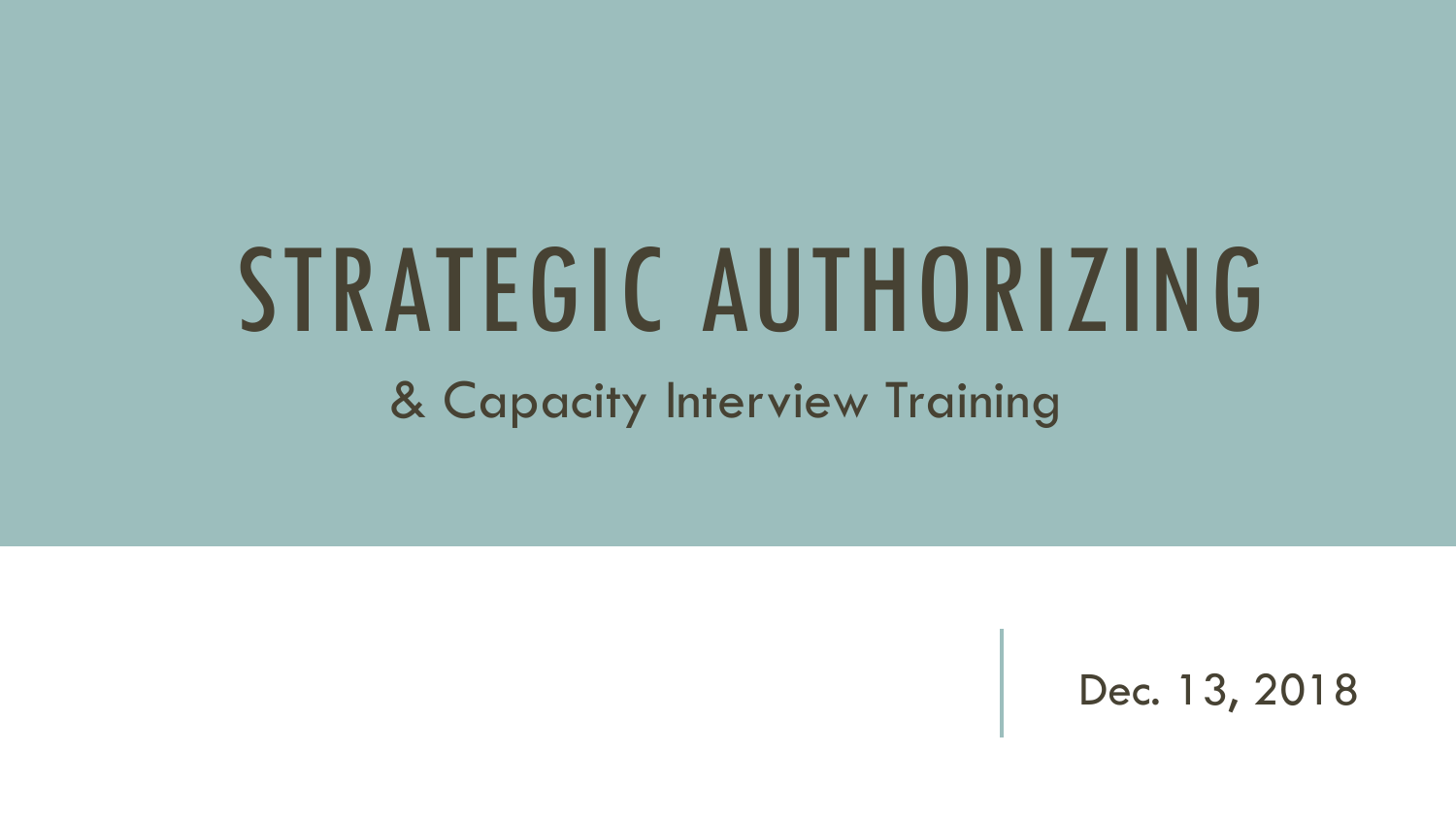# WHAT IS STRATEGIC AUTHORIZING?

The vision of the SCSB is that every student has access to an excellent education that meet their unique learning needs.

Strategic Authorizing then is opening/expanding schools which:

- Fulfill a need for students
- Have a high probability of academic excellence
- Offer something unique, currently unavailble in that space
- Uses the Core Values to achieve the vision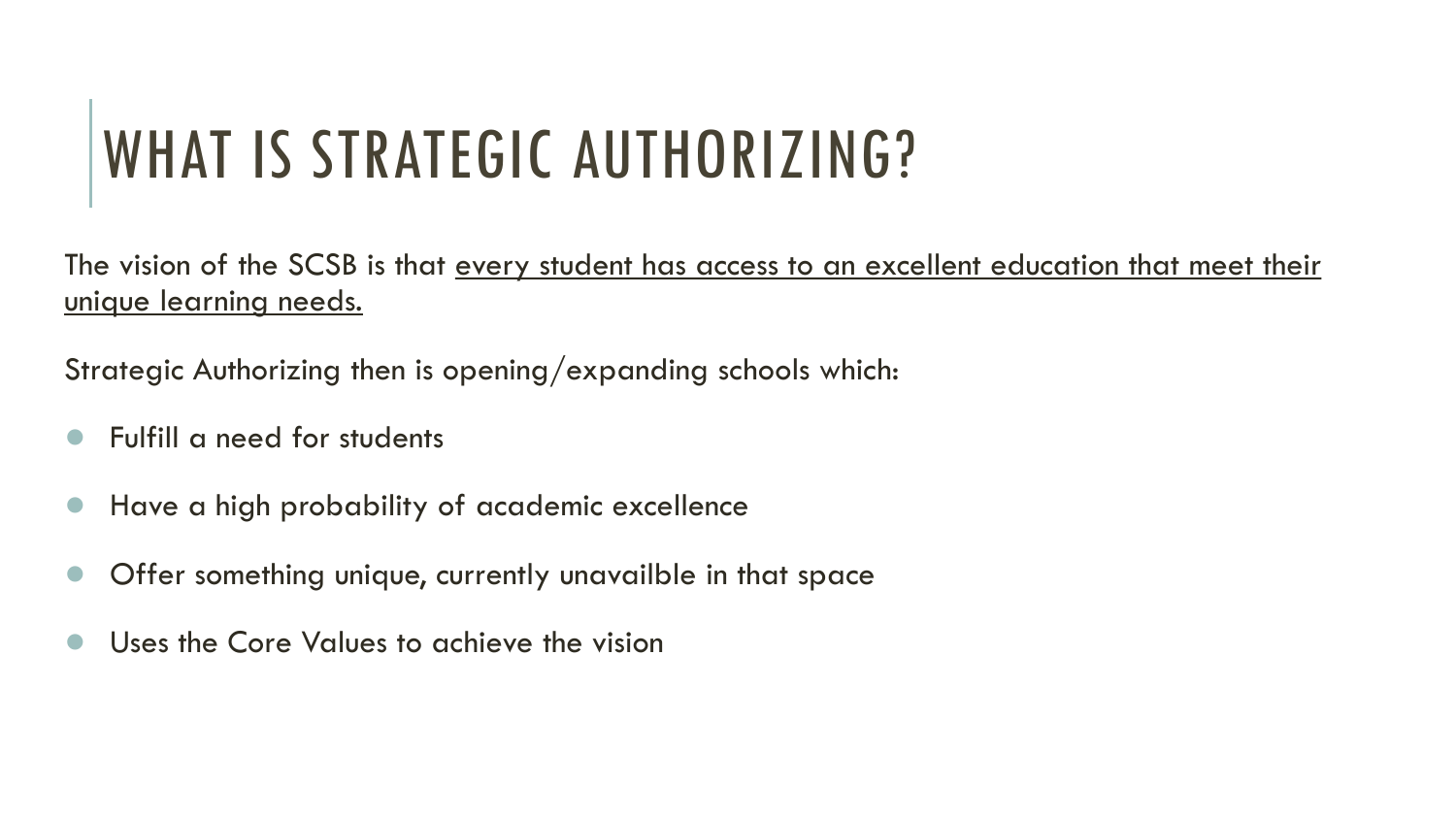#### HOW WILL THIS SCHOOL ASSIST THE SCSB IN ACHIEVING ITS VISION?

Each applicant group should have answered this question in the appliation.

Review and assess the answer.

As you read the full application, ask yourself this same question.

Gauge the application against the SCSB's core values of:

*Students First, Choice, Innovation, Academic Excellence, and Autonomy & Accountibility*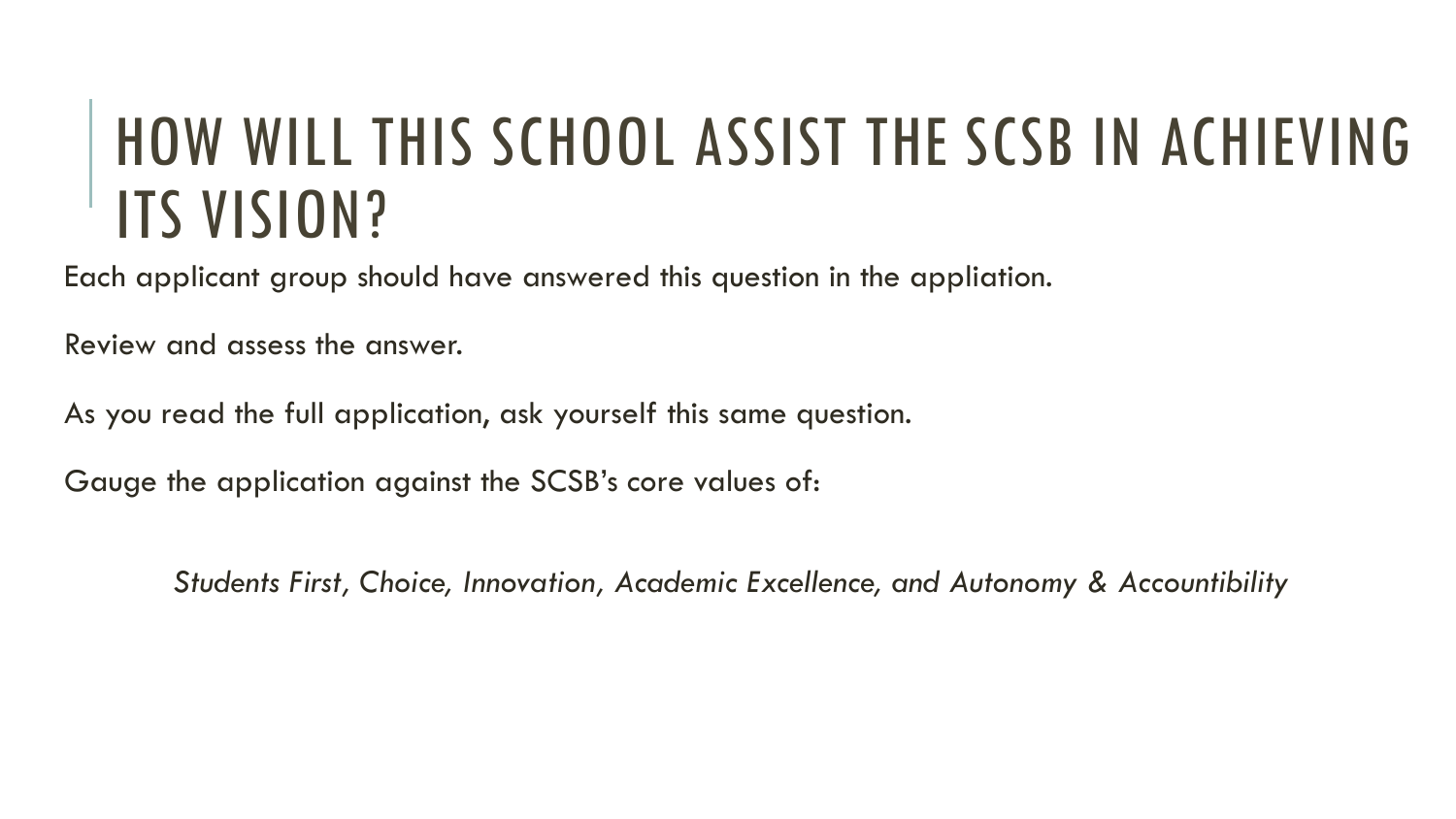### STRATEGIC INTERVIEWING

Interview should assess the governing board capacity.

Capacity for what?

- Open a school which will fulfill a need in the community
- Promote charter schools as a high-quality option
- Assist the SCSB in achieving its vision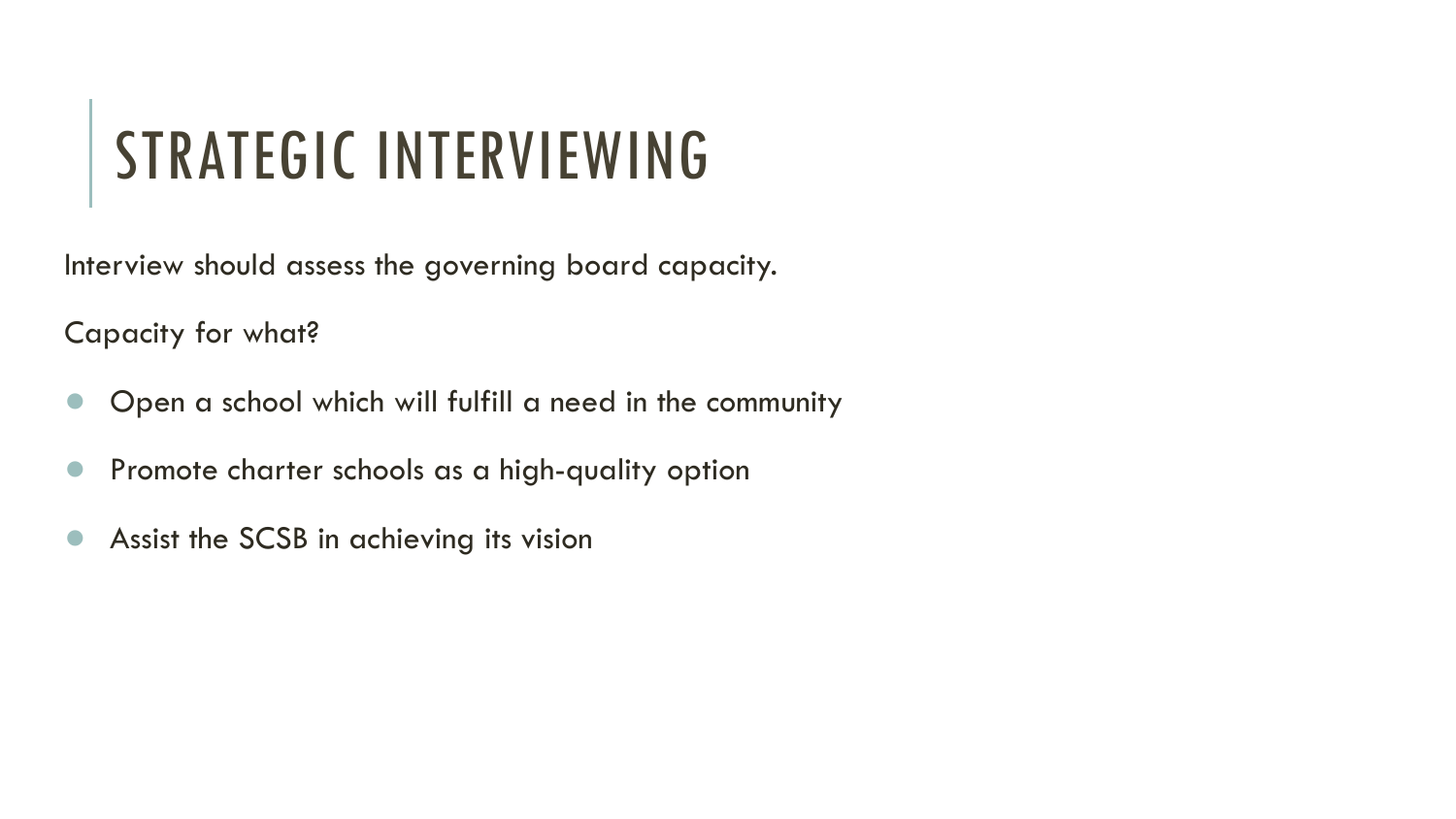#### THOUGHTS FROM NATIONAL RESEARCH

Applications approved through rigorous, selective processes have a greater likelihood of being successful schools.

As hard as it might be to complete a charter school application and subsequent interview, it's the easiest part of opening a school.

Interviews of charter school applicants are a critical component of evaluating the quality of each applicant's plan, as well as the capacity to bring the plan to fruition.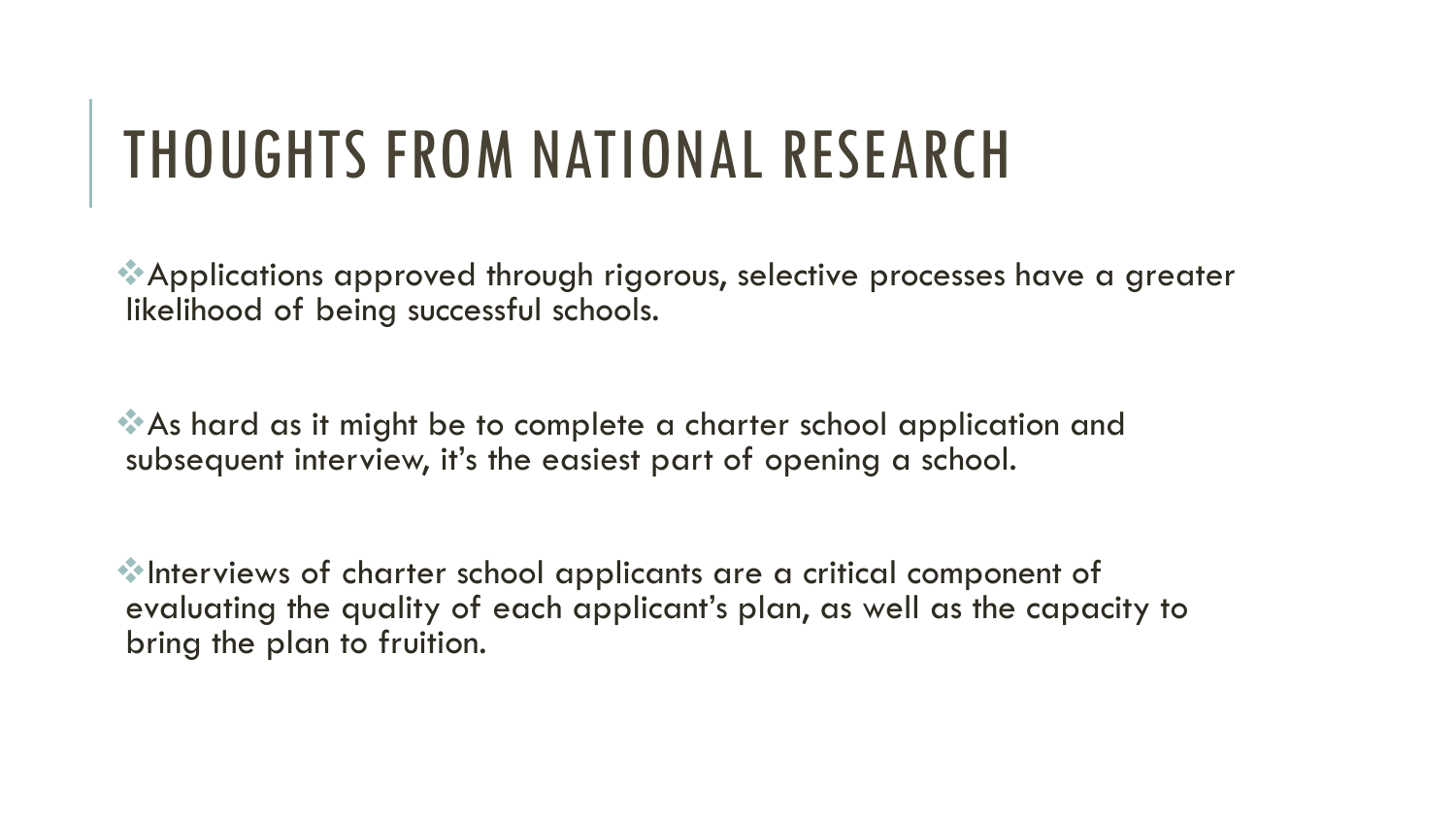

**Why does the school exist? What is the primary purpose? How will they know when they've accomplished it?**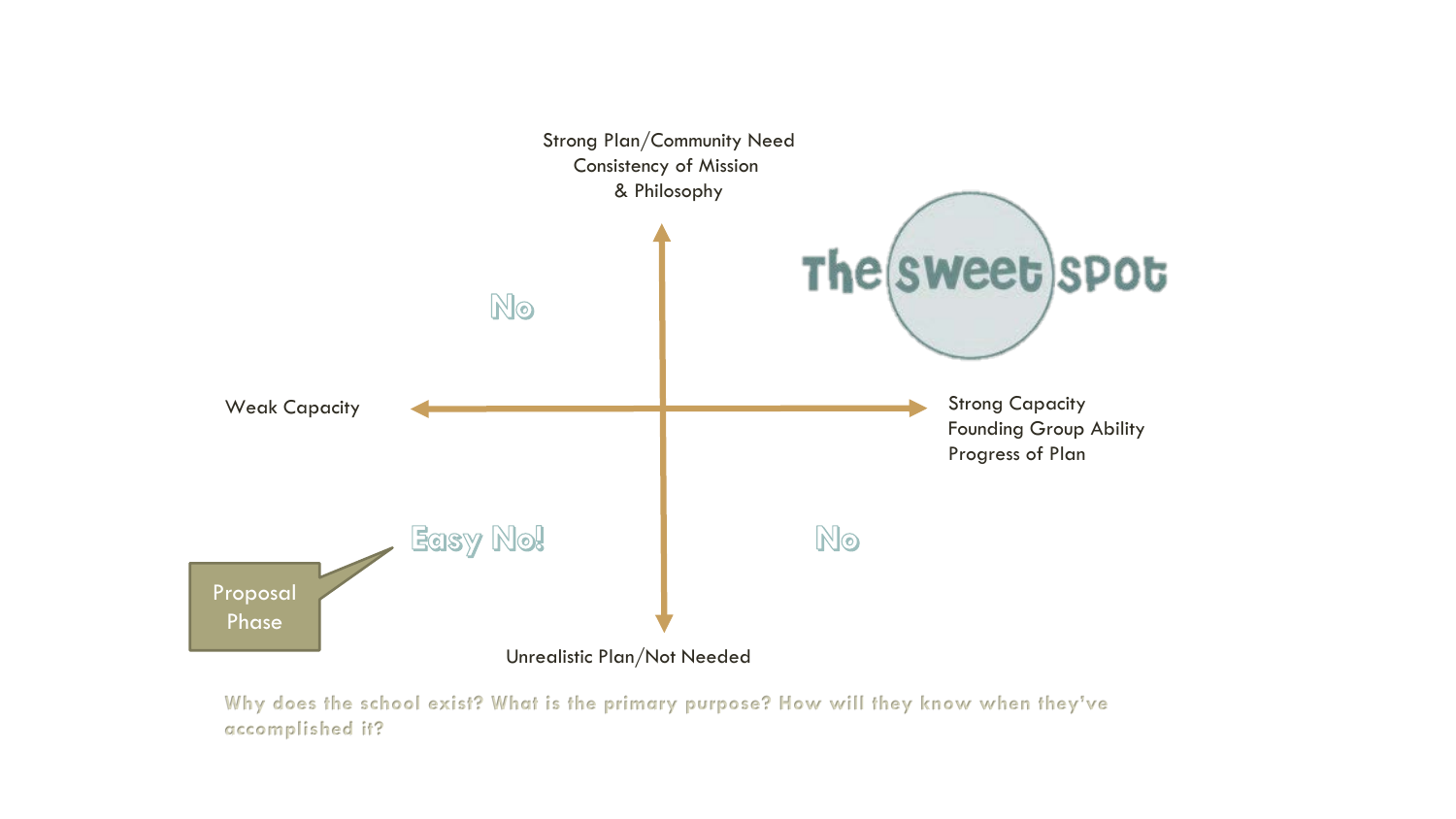#### WHAT HAS HAPPENED SO FAR: NEW SCHOOLS?

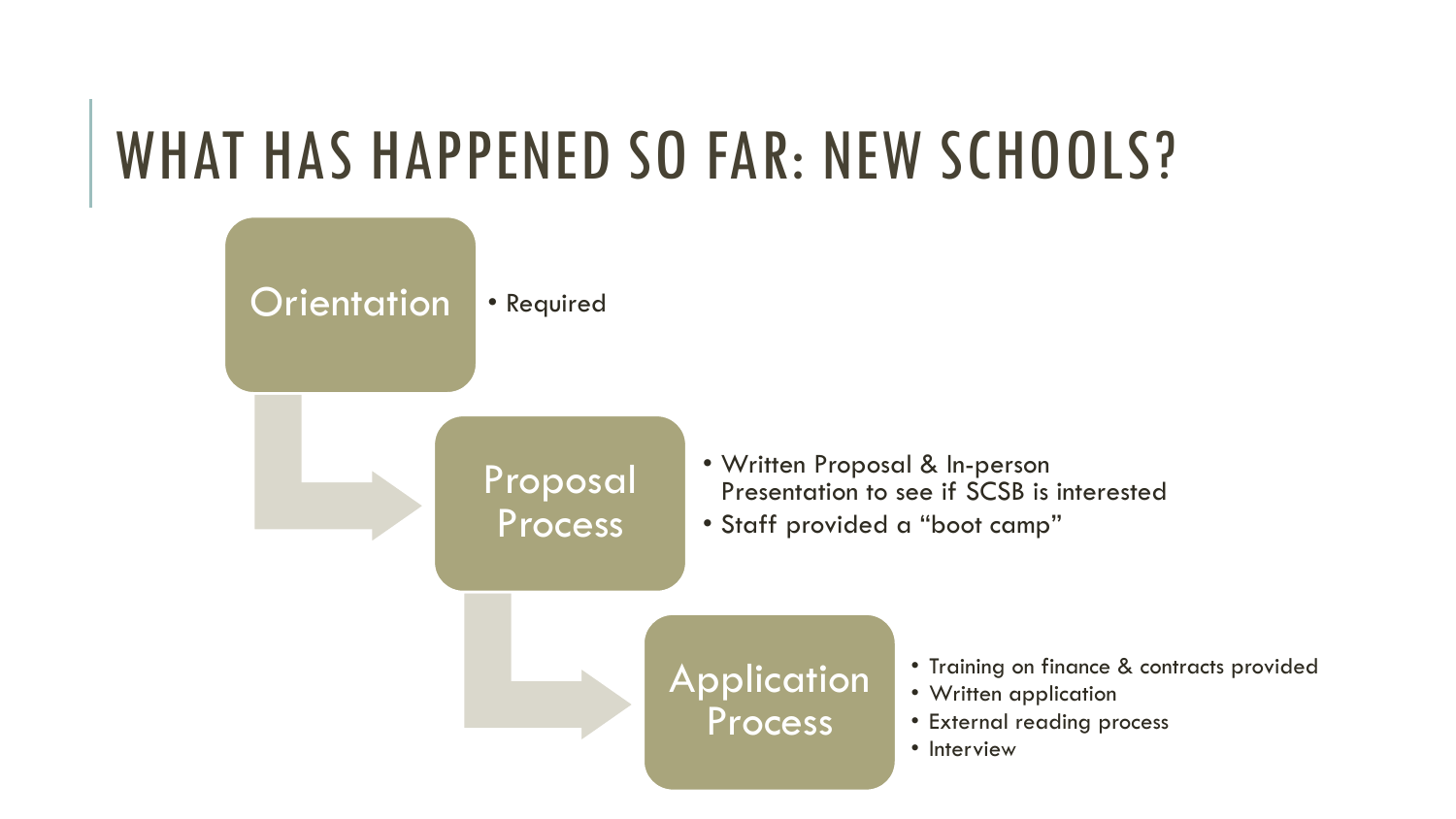#### WHAT HAS HAPPENED SO FAR: REPLICATIONS?

#### **Orientation**

- Offered, not required
- 2 of 3 applicants attended



#### **Application Process**

- Streamlined Application
- Staff Reading
- Interview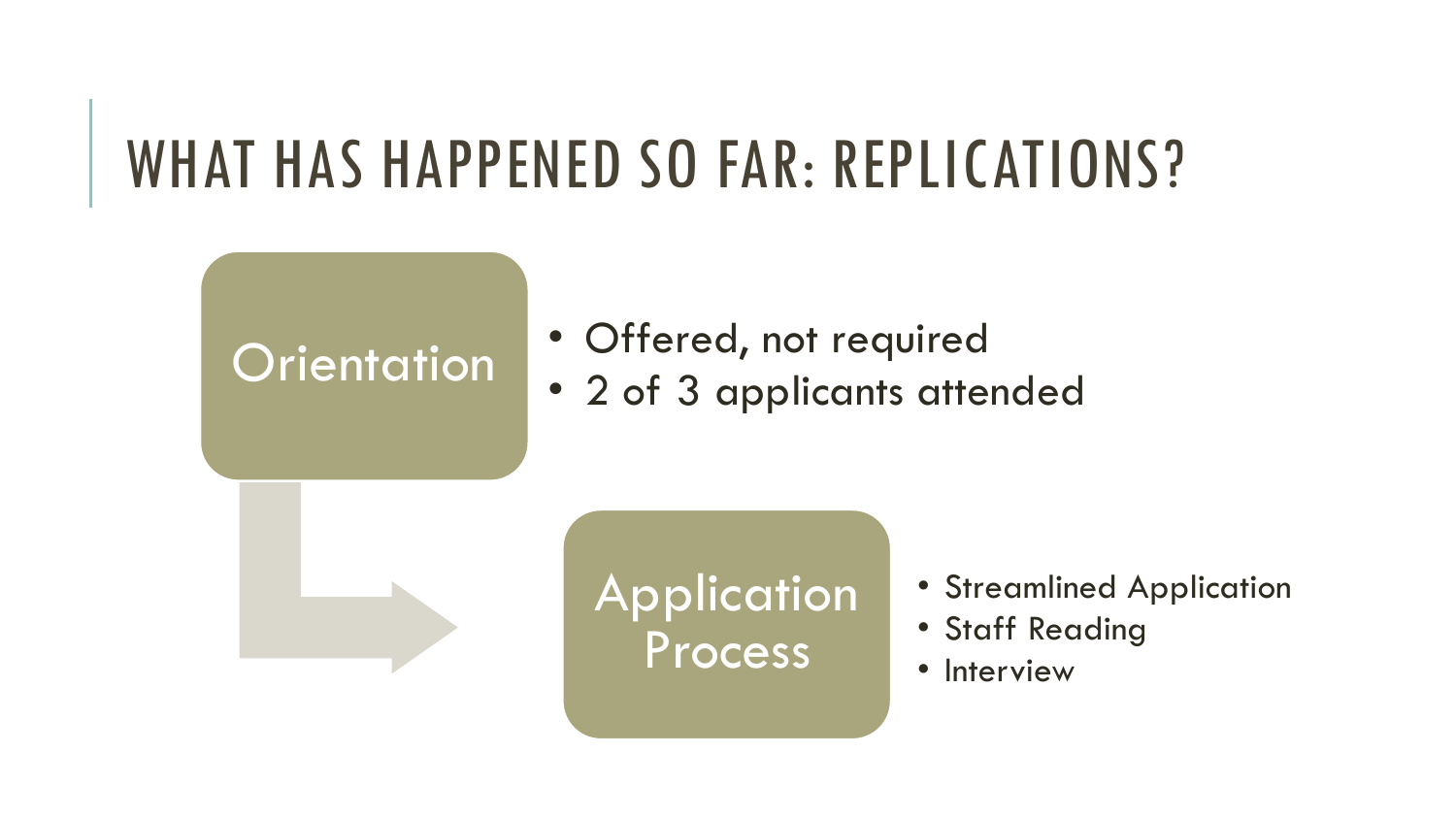"Much of the ultimate success of a charter school hinges on the board's ability to govern effectively. In fact, it can be argued that no other single factor is more important to he health and sustainability of a charter school than its board."

– Marci Cornell-Fiest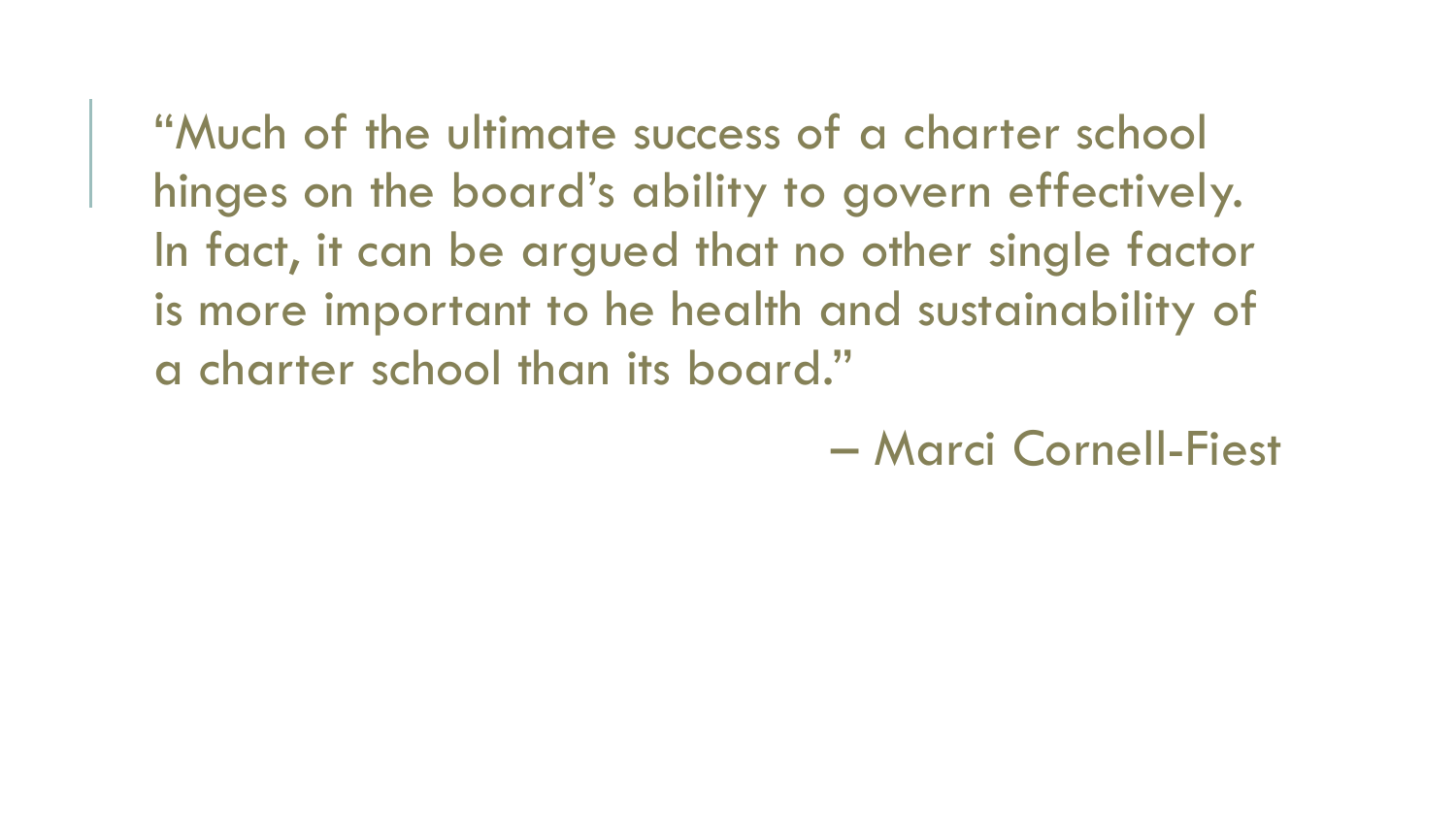#### PREPARATION

Consider if every member of founding board:

Demonstrated a passionate, unwavering belief in the school's mission and understands the implications of choosing that mission;

Understands their charter, knows what they are promising to deliver and has clear and consistent ways to measure success;

Has a clear sense of academic excellence and understands their role in pushing the organization to achieving this;

Has a plan to conduct effective oversight of the academic program; and

Has a plan to oversee the financial health of the school.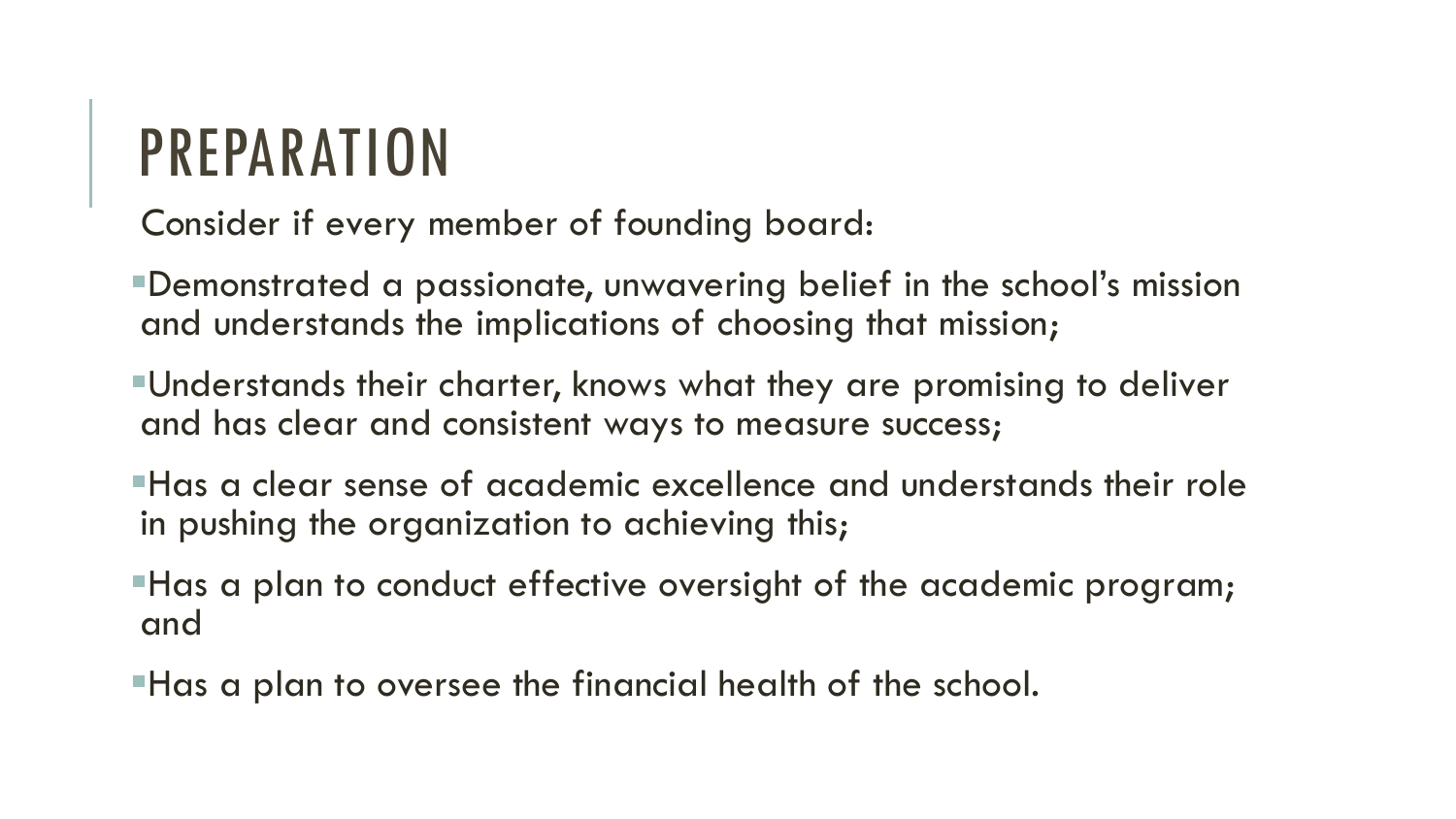### CAPACITY

Consider:

- Does the board have a diversity of perspective and experience to truly represent the public's interest?
- Do the members have the skills, time, and experience to do the job?
- Does the board have the financial capacity to run a multi-million dollar enterprise?
- Does the board have the skills to properly conduct oversight of the academic program?

The amount of time it takes to be an effective charter school board member is often underestimated.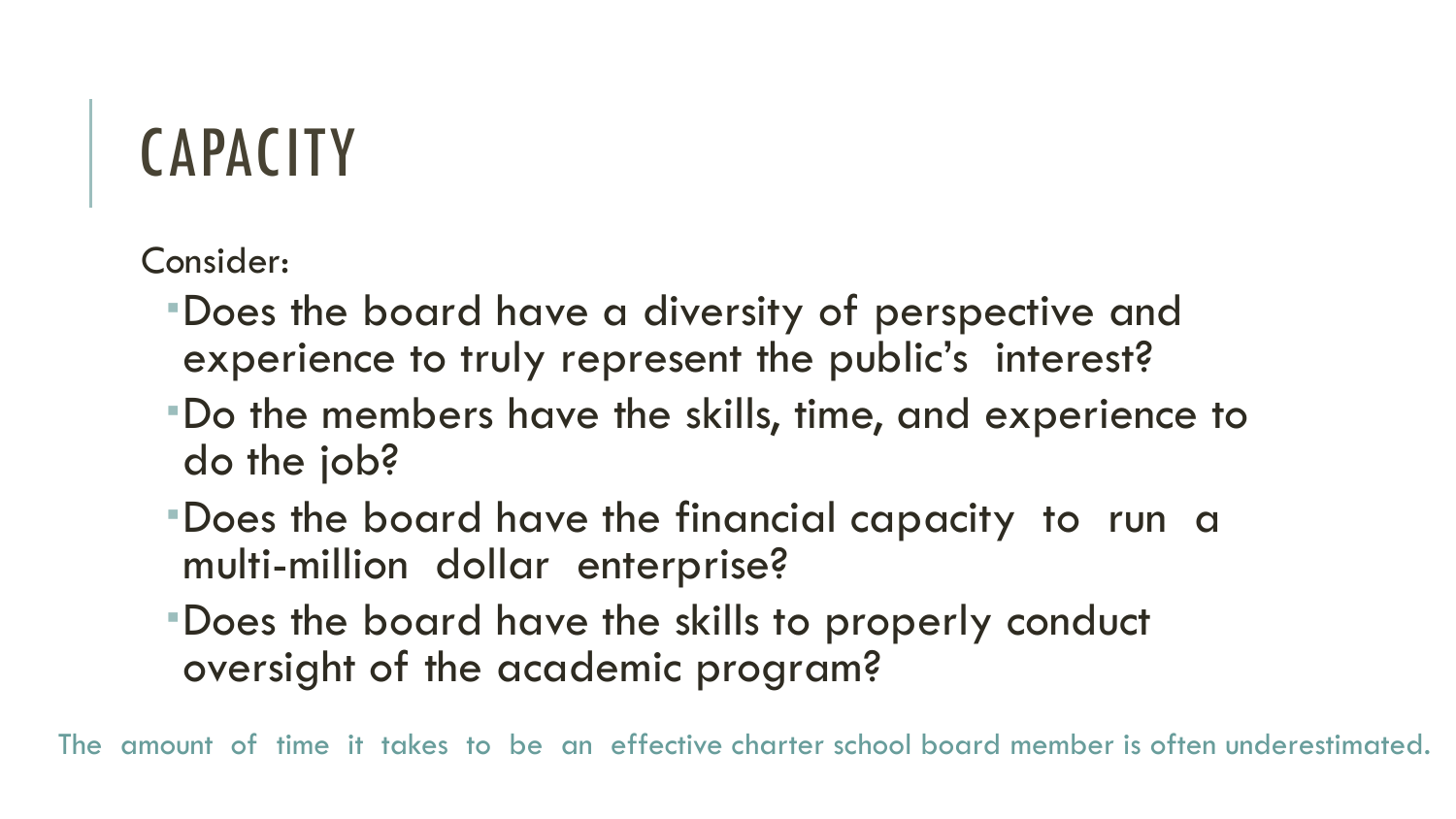#### **STRUCTURE**

Consider:

Is the board large enough to support effective governance and an effective committee structure?

Is there a level of objectivity on the board or are the members close personal friends or relatives?

Are there obvious conflicts of interests that need to be addressed?

Are there term limits in place to help guard against "founder's syndrome?"

**Are key officer positions in place?**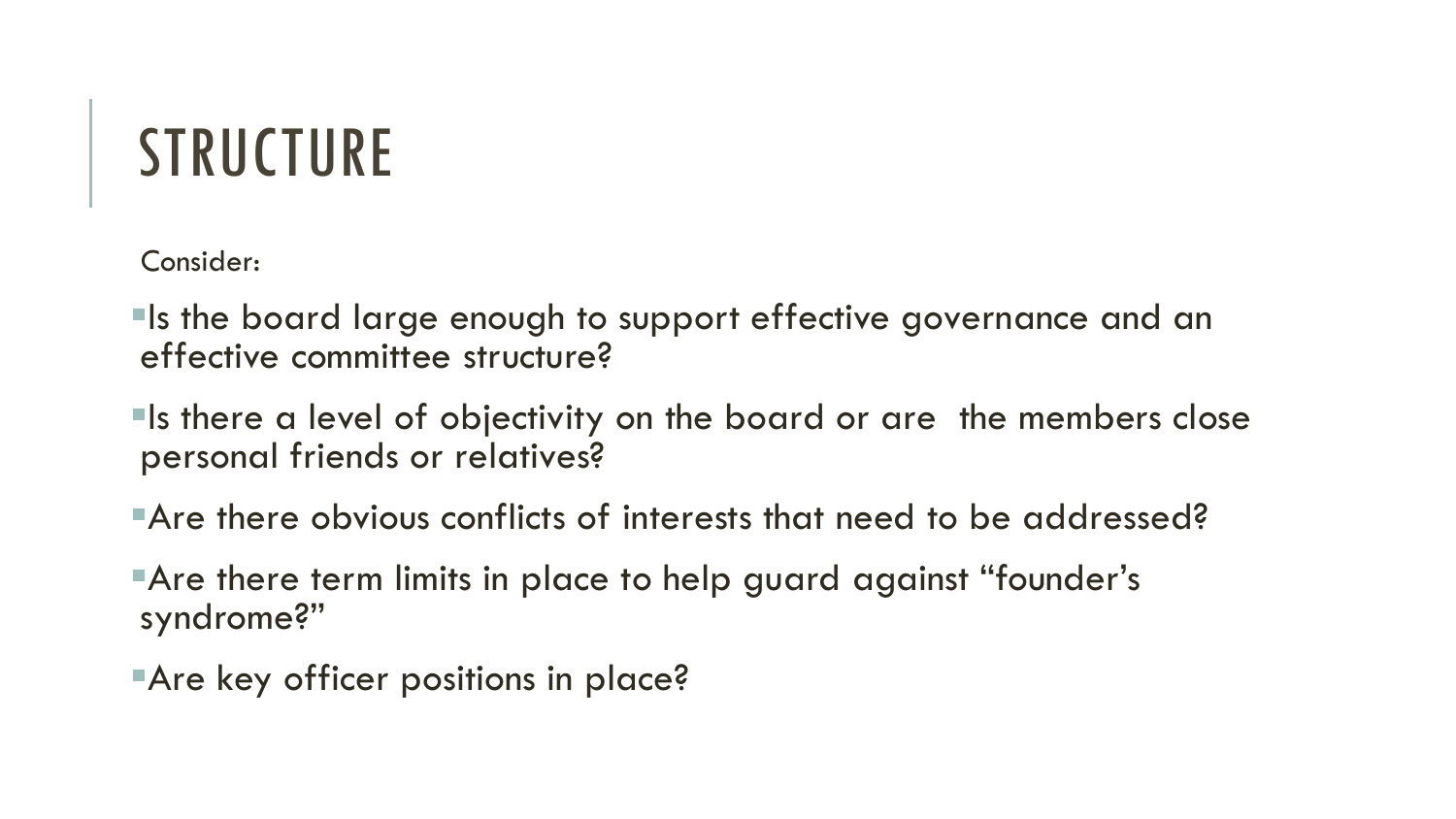#### CLARITY OR ROLES & RESPONSIBILITES

Consider:

- **Is there clear delineation of the authority and duties?**
- **Is there clarity around the role of the full board and that of** individual trustees?
- **Is the school leader's role clearly defined vis-à-vis governance?**
- **If the board is contracting with an education service provider (ESP) is** there a clear delineation of their responsibilities compared to that of the governing board?
- Does the board understand the role of the authorizer and the relationship between the governing board and the authorizer?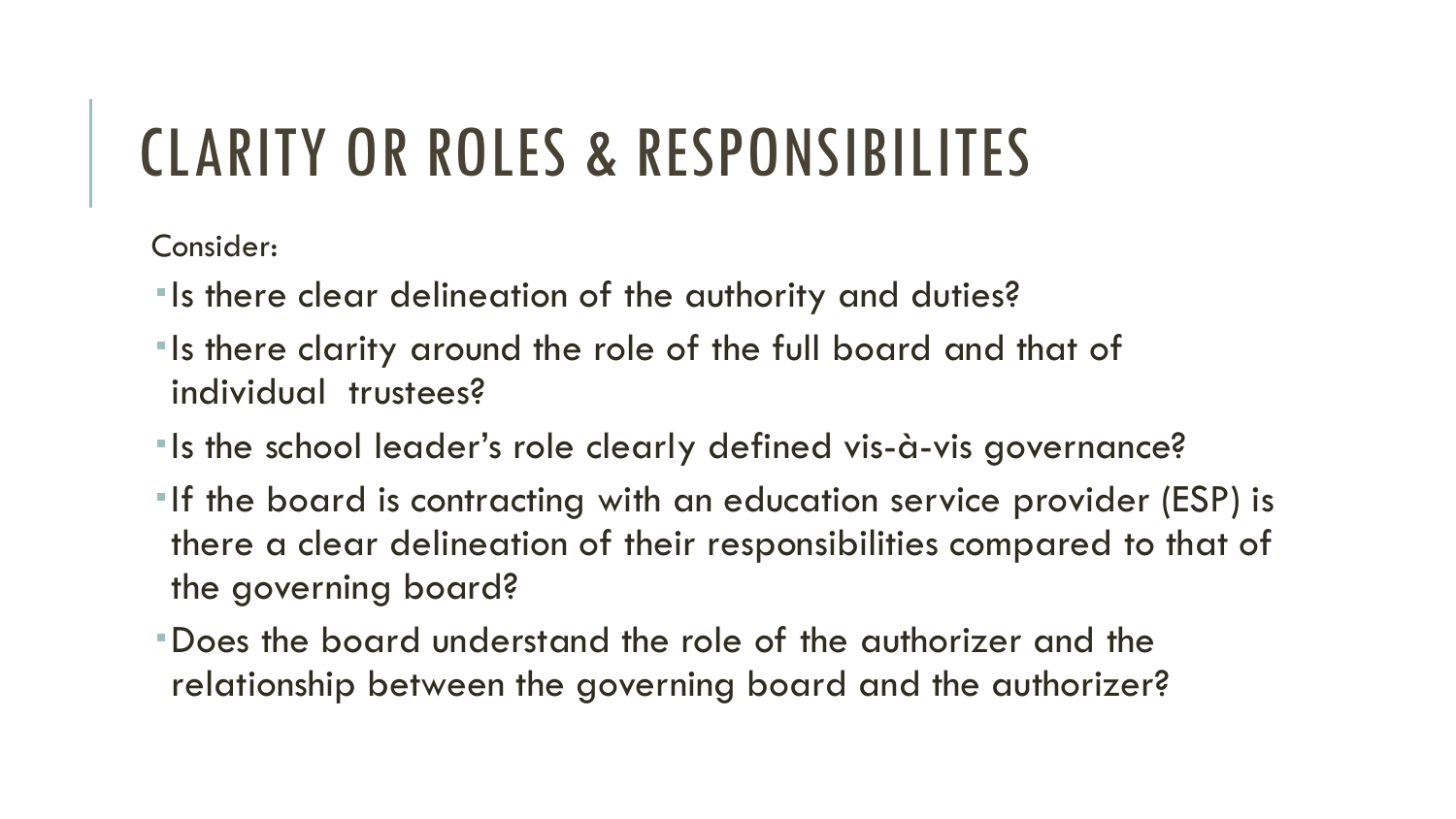## INTERVIEW FORMAT

Reintroduction from applicant groups Questioning:

> Questions asked of each board Unanswered questions from readers Board Member individaul questions

> > Politeness should not limit rigor

Goal: To determine if this board has the capacity to open and operate a school which will help the SCSB achieve its vision.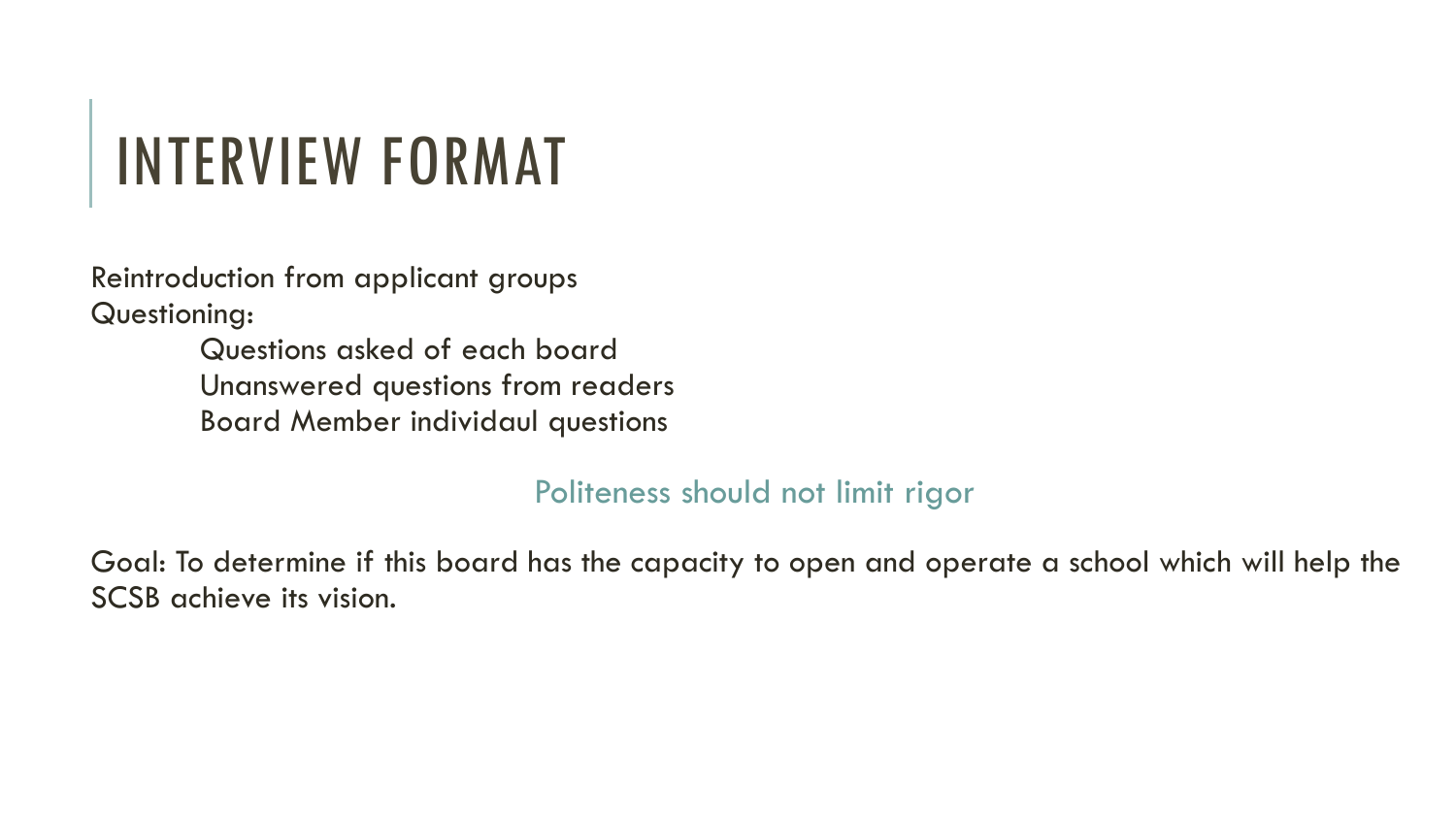### JANUARY'S SCHEDULE

#### **Wed. Jan 16**

Public Comment

Opening Business

Reader's Report

New School Interviews

75 minutes each

Replication and Satellite Interviews

45 minutes each

#### **Thurs. Jan 17**

Public Comment

Opening Business

Discussion on Applications

Votes on Applications

Other Business Items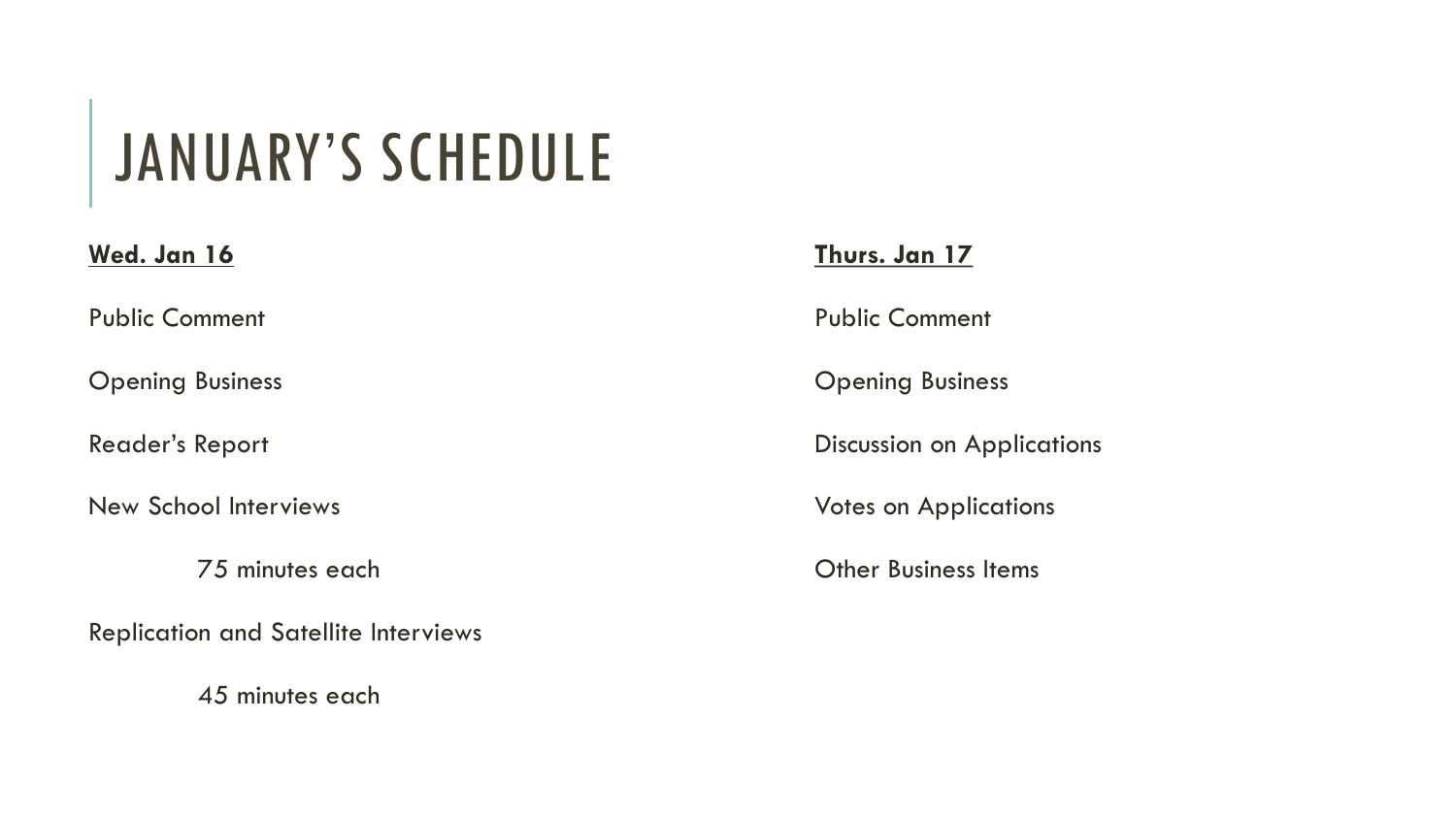#### IN JAN: YOU WILL BE PROVIDED

For each application:

- Summary Sheet, including market analysis & reader's recommendations
- Exhibit A from application
- Questions to be asked of all applicant boards
- Readers' unanswered questions